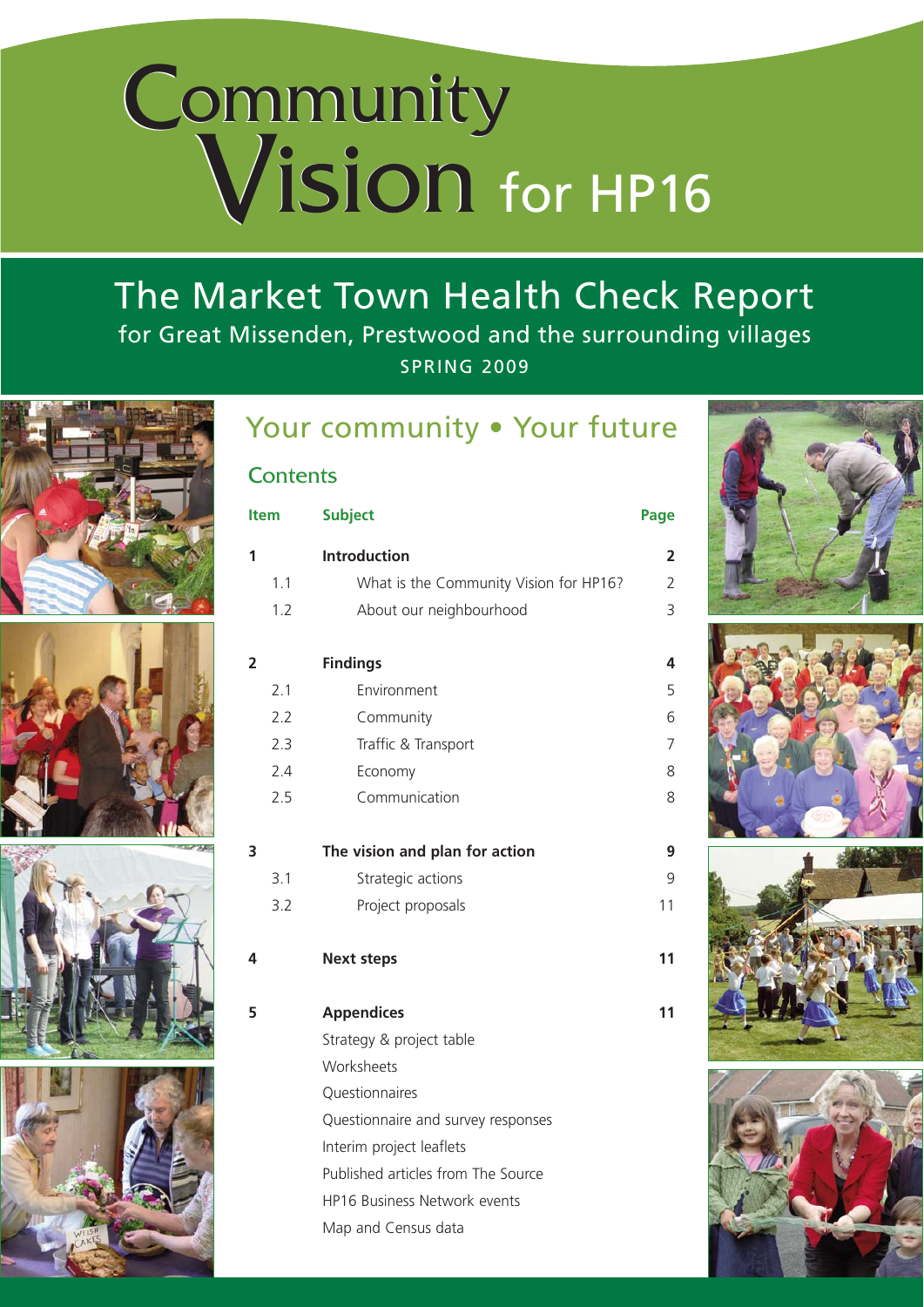## 1 Introduction

### **1.1 What is the Community Vision for HP16?**

In the summer of 2005 a group of people from Great Missenden, Prestwood and the surrounding villages came together to start a community project – the Community Vision for HP16. These people were residents with a strong belief in the potential of their neighbourhood. Their aim was to understand the feelings of local people about their locality by gathering detailed research data about it. Then they used this information to develop some plans that could potentially make a difference for the future of the area.

We use the term 'HP16' to describe the survey neighbourhood because ours is a collection of villages and hamlets within the HP16 postcode area. There are too many of them to include the name of each settlement in a brief project title. The focal points of the area and the main centres of population are the villages of Great Missenden and Prestwood.

The Community Vision for HP16 (CV4HP16) followed the government-funded 'Market Town Health Check' format. A Market Town Health Check is designed to help people to appraise the strengths, weaknesses, future demands and opportunities facing their communities. It focuses on particular aspects of local life – the economy, environment, community, transport and communication. A Health Check aims to establish an increased role for rural towns and villages, revitalising them and enabling their futures to be shaped by the people who live, work and play in and around them. This approach has been recognised for its role in over 200 communities nationally. It has drawn together disparate groups and helped to foster a sense of local identity.



A meeting to discuss The Source newspaper at the Library Local people defining their area by 'beating the bounds'



CV4HP16 initially used questionnaires and street surveys to ask people's views and generated hundreds of diverse responses. A group of some seventy volunteers then gathered background data about the HP16 area – population, economics, services and infrastructure. In the autumn of 2007 a steering group collated the two sets of information to produce an 'Emerging Vision' leaflet. This was delivered to everyone in Great Missenden, Prestwood and the surrounding area, asking for feedback and ideas. These ideas shaped a second publication, the 'Plan for Action' leaflet. The plan was launched at a public event in the autumn of 2008 and promoted widely. The steering group combined information and feedback from these surveys, research, events and publications into this document to represent a realistic, evidence-based, community-driven set of plans and project concepts. Any community group in the area can use these as background evidence if they plan to tackle projects such as those outlined here.

Due to the length of the CV4HP16 project a number of issues that were raised by local people in the early stages of the consultation process have now been addressed. For example, local schools now have travel plans in place that have alleviated some traffic and parking issues, although this remains a wider issue in need of a solution. There is a new bus service linking Great Missenden with Aylesbury and Hemel Hempstead, meaning that buses now serve a large proportion of the area's population, although several villages are still without any service. At the time of producing this document, significant challenges exist in the wider economic climate. We have lost amenities including the village pub in Ballinger but we have also seen new businesses open, including a delicatessen and an alternative energy company in Great Missenden and an organic butcher in Prestwood. The local bakery-cum-cafe has even started to bake fresh bread again! Other community projects have run in parallel to CV4HP16 over the duration of the project and the steering group has aimed to keep the projects aligned in terms of aims and outcomes. Significantly, we now have our own periodical community newspaper as a direct result of CV4HP16, reflecting the project's communication theme.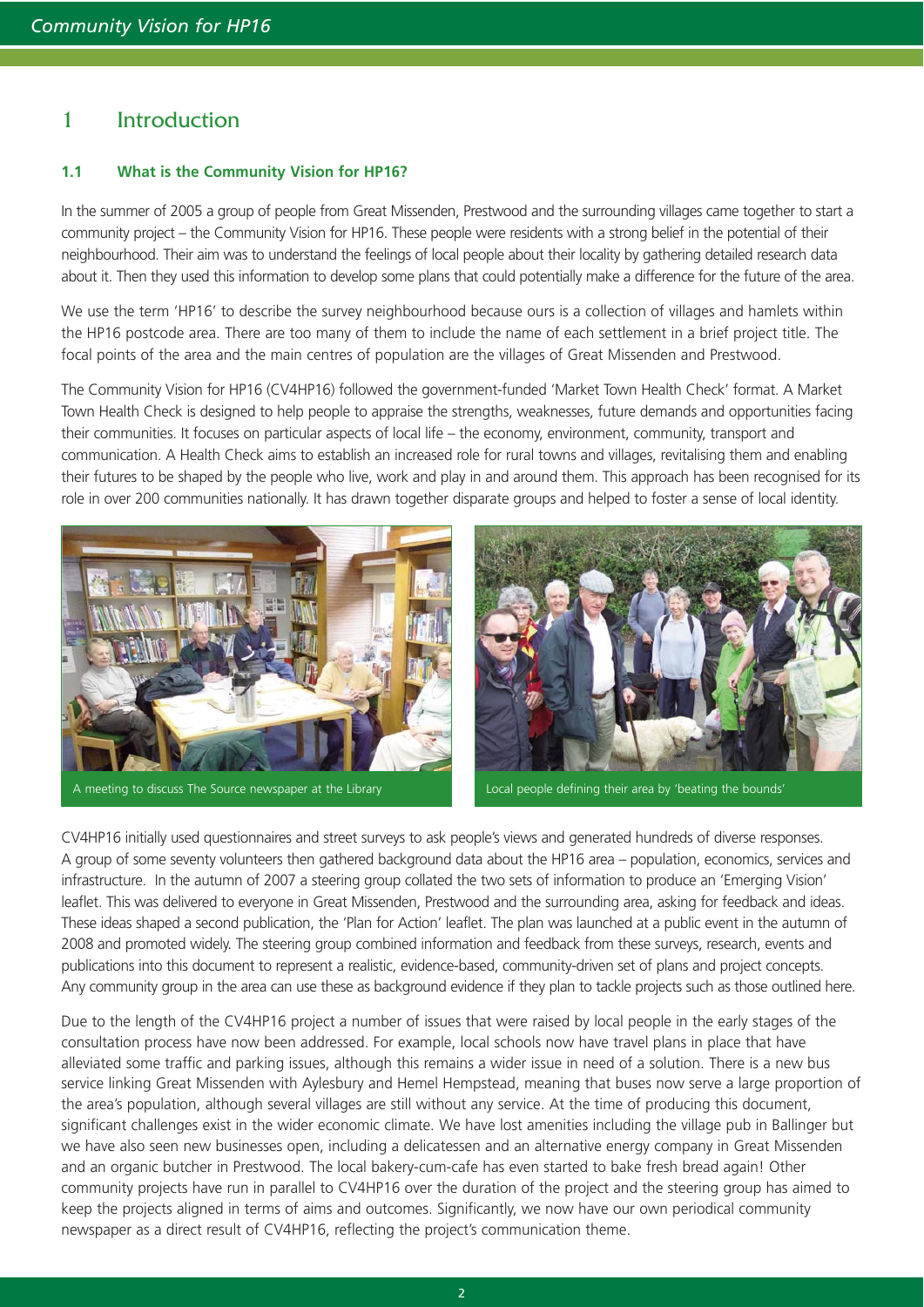## **1.2 About our neighbourhood**



Finger post in Great Missenden

We are located at the heart of the Chilterns Area of Outstanding Natural Beauty and have the largest settlements within its boundaries. The HP16 area is situated between the Buckinghamshire towns of High Wycombe to the south-west, Aylesbury to the north, Chesham in the east and Amersham in the south-east. It is transected by the A413 and A4128 trunk roads and the Chiltern railway provides a connection with all stations to London Marylebone and Aylesbury.

More than ten thousand years of farming and development have shaped our landscape since people first settled here in Neolithic times. Iron Age tools have been found everywhere across the area from Potter Row to Prestwood. There are the remains of a mediaeval farmstead in Angling Spring woods and a castle on Frith Hill. Trees from the once abundant Prestwood cherry and apple orchards are still in evidence and beech woods proliferate, where bodgers once worked to supply High Wycombe at the height of its furniture industry. The 12th century saw the first Abbey in Great Missenden but, after Henry VIII ordered the Dissolution of the Monasteries, the building became an elegant house with landscaped grounds. There are over fifty other listed buildings in the local Conservation Area, some dating back to the Middle Ages, and another fifty across the HP16 area itself. One of the most famous monuments in the area commemorates John Hampden – 'The Patriot' – and his pivotal role in the English Civil War.

The HP16 area has a total population well in excess of 10,000 people; the actual number is difficult to assess accurately from public records because our settlements span several electoral ward boundaries. The area is largely affluent with above average incomes and house prices. It has its own socio-economic issues, though, including pockets of relative deprivation and an average population age greater than the national average.

Great Missenden village, which lies on the upper reaches of the River Misbourne, is the local centre. It provides a comprehensive range of facilities, including doctor and dentist surgeries, banks, a post office, library, supermarket and a variety of shops and businesses. The local schools – from junior to upper – all have good reputations, excellent OFSTED reports and wide catchment areas. The award-winning Roald Dahl Museum & Story Centre and Missenden Abbey, with its Management Centre and Adult Education Centre, have national reputations.

The hillside villages and hamlets sit either side of the Misbourne valley. They are surrounded by farms and woodland and linked by a network of paths that connect with regional long distance walks and cycling routes. When the railway arrived in the late 1800s these scattered settlements grew into distinct villages. After the Second World War Prestwood was substantially enlarged. It is now larger than Great Missenden, with its own range of shops and amenities.



The Hampden Monument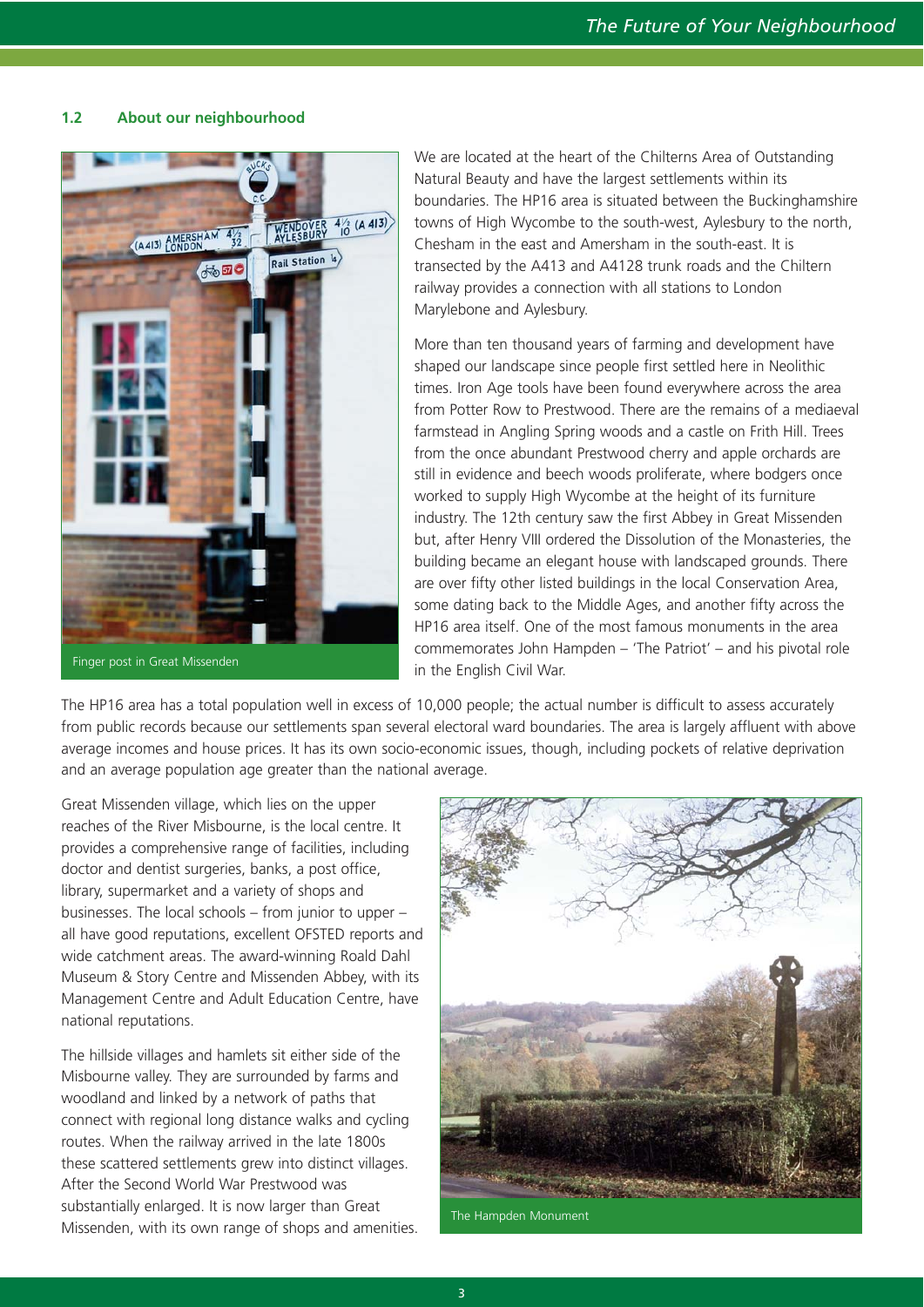## 2 Findings

**Through our consultation exercises, data research and questionnaires, our combined efforts identified the following key themes for our area:**

- Conservation of the natural environment;
- High Street regeneration;
- The local economy;
- Litter and recycling services;
- Sympathetic and affordable development;
- Traffic and parking;
- A sense of community;
- Enhancement of social services;
- Community and recreational facilities;
- The needs of young people;
- Attracting visitors;
- Availability of local information.



In keeping with the separate foci of the CV4HP16 project, these themes are further expanded in the following sections. The table below shows examples of some of the most frequent responses to our questionnaire that underpin these themes. The complete survey findings are included in the appendices to this document.

| Most frequently occurring CV4HP16 survey responses |                               |                                          |  |  |  |
|----------------------------------------------------|-------------------------------|------------------------------------------|--|--|--|
| Likes                                              | <b>Dislikes</b>               | Other comments                           |  |  |  |
| Rural environment &                                | Parking-related issues        | Need for improved public<br>transport    |  |  |  |
| Availability of all essential<br>amenities         | <b>Traffic-related issues</b> | Need for better range of<br>niche shops  |  |  |  |
| Good rail & road transport<br>links                | Demise of useful shops        | Young people need facilities<br>& events |  |  |  |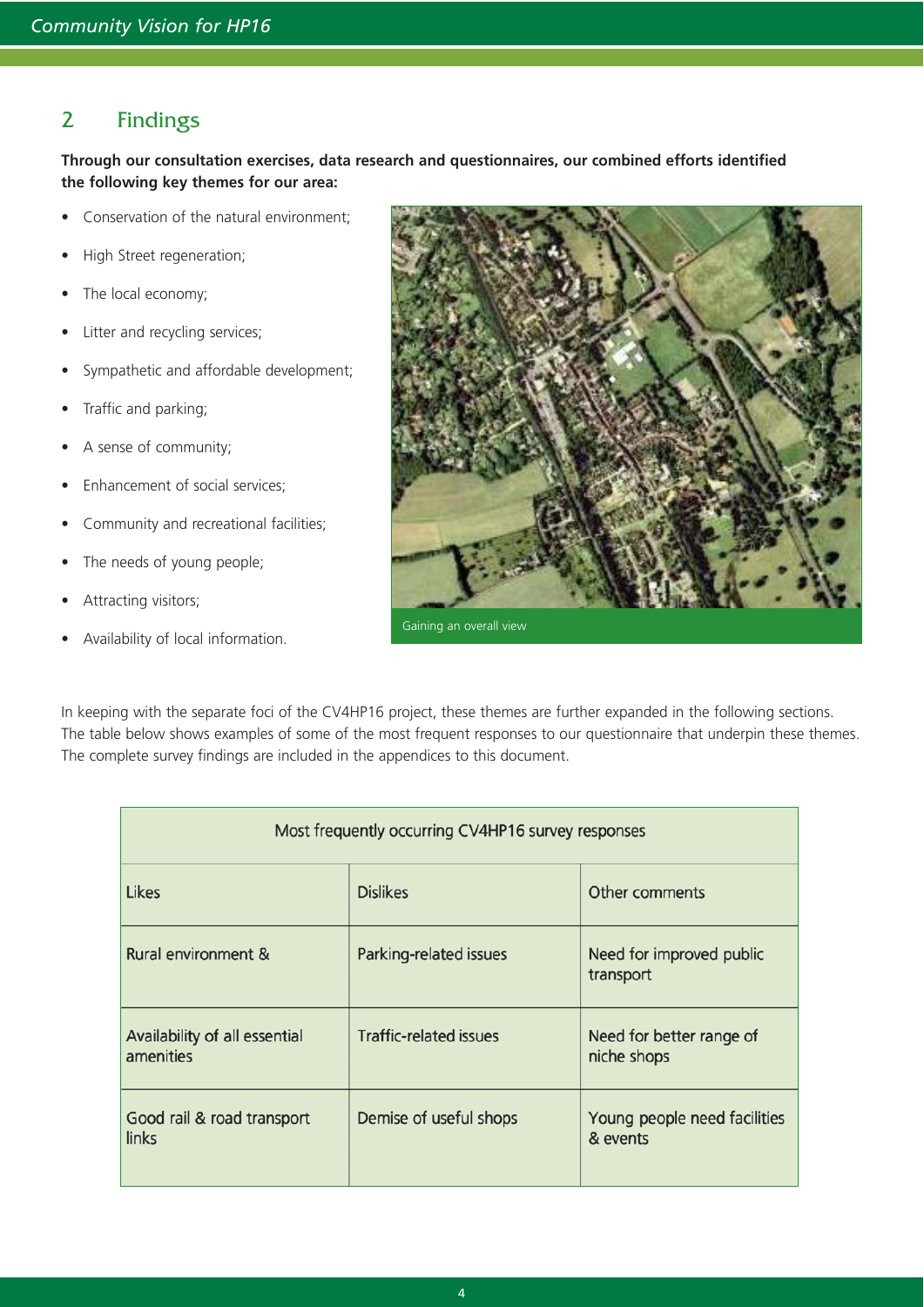## **2.1 Environment**

Local people in our survey expressed the greatest strength of feeling about the local environment so we have given this significant emphasis. Being the largest area of settlement within the boundaries of the Chilterns Area of Outstanding Natural Beauty makes our area one of national significance. Residents and visitors value the magnificent scenery, tranquil woodlands and the accessibility of the countryside for walking, riding and cycling. The historic character of Great Missenden High Street is recognised as a key asset but we should provide better information about our ancient buildings and features to enable people to appreciate them and in order to conserve them. Steps are urgently needed to reduce noise, visual and traffic pollution and to address litter, waste and recycling issues, which are concerns across the area.

The HP16 landscape includes a sizeable area of agricultural pasturage and woodland. There is still a mix of arable and livestock farming but 'equiculture' has been a notable development in recent years and is thriving. Like most Chilterns woods, those in our area currently present little of real economic value in themselves. They are, however, of scientific and historical interest as well being important as ecological environments and for recreational use. There is at least one area of ancient woodland of special scientific importance in Angling Spring Wood, which includes several rare examples of flora and fauna. Numerous discoveries of great antiquity have been made locally, including Mesolithic, Neolithic, Bronze Age, Iron Age and Roman finds in hamlets such as Potter Row, Hyde End and Mobwell, plus nineteenth century brickworks in Prestwood. Landscape features include mediaeval enclosures, a moat and farmstead at Bury Farm, mediaeval fish pits in the grounds of Missenden Abbey Park and ancient earthworks in South Heath.

Several of our settlements incorporate significant open spaces, such as the Buryfield in Great Missenden, Prestwood Common and Ballinger Common. At present these tend to be maintained as playing fields although they are used for more general forms of recreation. A green infrastructure plan is needed to identify all local open spaces and to determine the most effective ways to manage them.

## **Key points include:**

- The historic character of Great Missenden High Street is recognised as a key asset. Steps are urgently needed to reduce noise, visual and traffic pollution.
- We should work with local farmers and landowners to protect, conserve and enhance our natural and historic environment whilst supporting sustainable agriculture.
- There is concern about inappropriate and excessive development. We should work to create Village Design Statements to ensure that the characters of our settlements are maintained and that new buildings fit in and use good design and local, sustainable materials.
- Local residents, as well as visitors, enjoy being able to get out into the countryside. We should provide better information about and access to local and long distance walks and cycle routes. We need to build on Prestwood Nature's work in restoring neglected areas and maintaining the footpaths network.
- Litter, waste and recycling are concerns across the Parish.
- We should provide better information about our historical buildings and features to enable people to appreciate and conserve them.



The natural and built environment: Angling Spring Wood; River Misbourne; Great Missenden's historic High Street; The Lee Old Church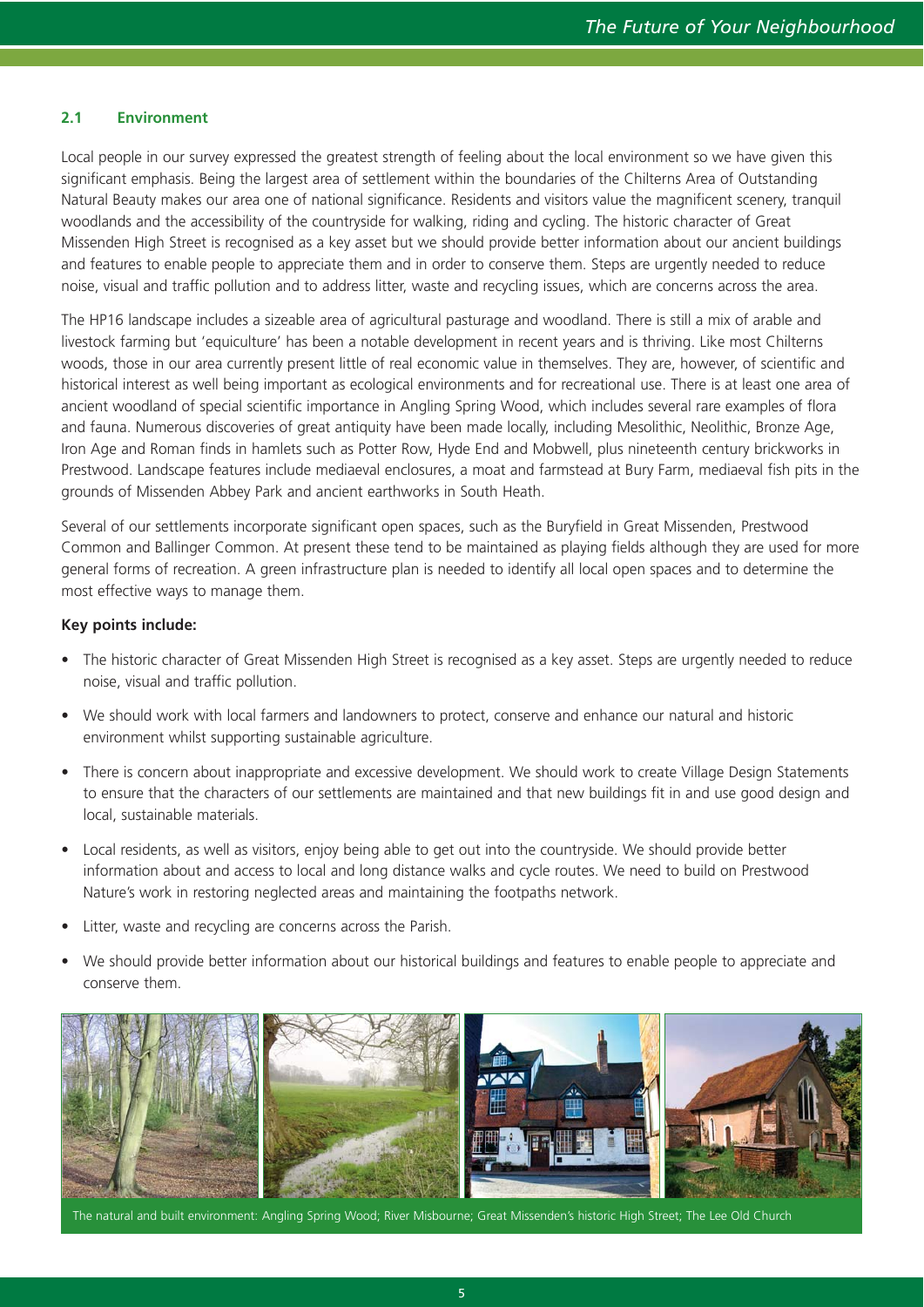## **2.2 Community**

**Responses to our surveys recognised that ours is a pleasant place in which to live. The key concerns that emerged were the provision of housing, perceived crime rates and access to sport and leisure facilities.** 

- The area is mainly dormitory and relatively affluent, which means that those on average incomes face particular problems. There is a lack of affordable housing for those on lower incomes or for first-time buyers. The high demand for one and two bedroom properties exacerbated the problem until the housing market downturn. Practical steps to address the lack of affordable housing are urgently required as part of a Village Design Statement.
- The fear of crime is high although the area has a low crime rate and is safer than average. Noisy incidents late at night cause particular annoyance. The police are seen as unresponsive to complaints about antisocial behaviour. A more visible Police Community Support Officer presence, recently implemented, provides some reassurance.
- There is a relatively large number of children and young people, especially in Prestwood. The lack of leisure facilities and activities for them causes concern, as does the perceived scant provision for the elderly, who constitute a growing proportion of the population. Local amenities, such as village halls, are well used. An audit of provision is needed to identify where additional resources are required.
- Prestwood is a significant centre of population among the largest villages in the UK but lacks a real centre for community focus.
- The lack of leisure facilities, particularly for teenagers, causes concern.
- There are numerous local groups and societies across our area but communication between them is perceived as an issue.



Amenities: schools; leisure facilities; local groups and societies; village centres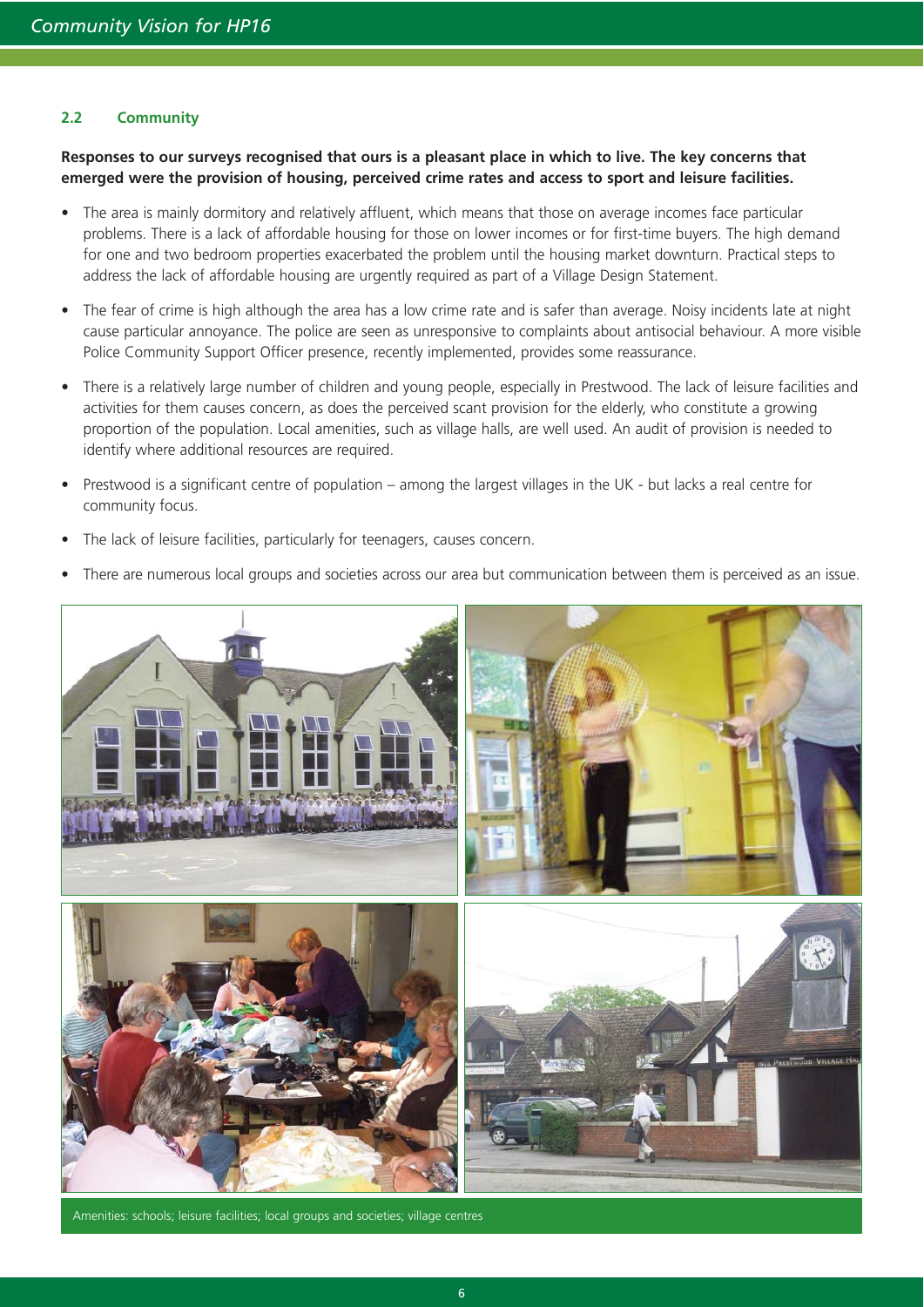

## **2.3 Traffic & Transport**

There were many comments about the high volume and speed of traffic using the High Streets in Great Missenden and Prestwood, on the A413 and on minor roads. Heavy goods vehicles often pass through the area to and from High Wycombe, using inappropriate routes. Through-traffic turns some residential roads into rat-runs. Residents and businesses praised the service provided by Chiltern Rail. There was concern about bus services and the ability to get to High Wycombe Hospital and Stoke Mandeville Hospital, along with the parking provided at those hospitals. Extended transport facilities for those without cars, particularly in outlying villages, should be provided. As has been noted earlier in this report, there is now a new bus service and that helps with the issue of reaching Stoke Mandeville Hospital.

- The recommendations in the report to the County Council on the A4128 Great Missenden to High Wycombe should be, and in part have been, implemented.
- Proposed speed limits throughout the area should be implemented. The 20mph limit in Great Missenden High Street should be enforced and a 7.5t weight restriction should be introduced.
- Traffic calming features in Great Missenden High Street and the lack of street lighting in Prestwood should be reviewed.
- Car parking provision and restrictions should be reviewed following the introduction of the Civil Enforcement Area (formerly called the Special Parking Area) and parking charges on Buryfield.
- The provision of a roundabout or traffic lights on the A413 at the Chiltern Hospital might be considered a priority, to add to the reduction of the speed limit on the A413 to 50mph.
- Improved standards of maintenance of highways and pavements are needed.
- A transport plan should be drawn up to tackle these problems.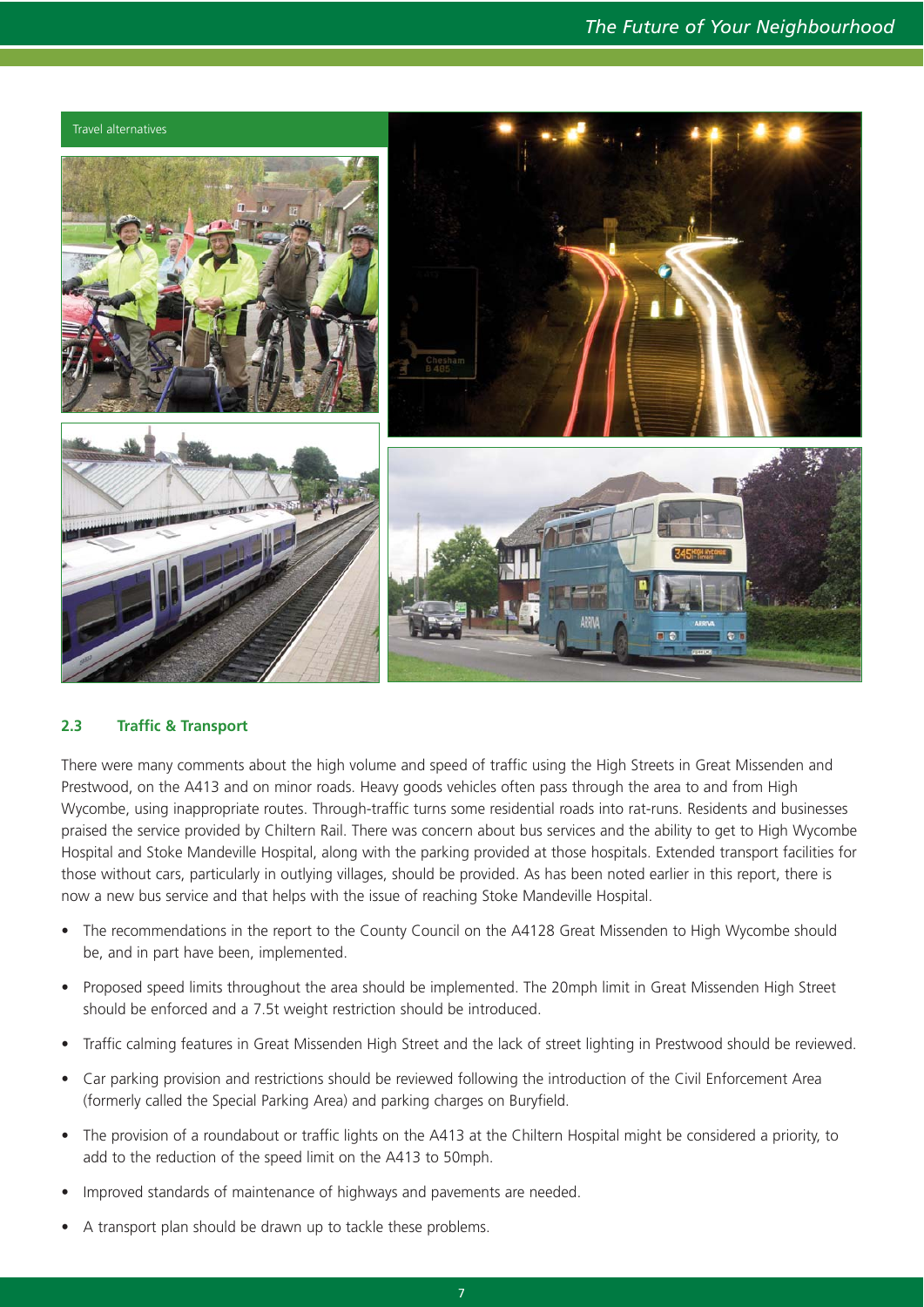

Small High Street businesses



Local postal services



### **2.4 Economy**

There are as many as 500 businesses located in the HP16 area. Many of these are in the service sector, the majority being small businesses or self-employed people. In terms of employment and growth the economy of the area has been static. Since neighbouring growth areas are actively seeking to attract businesses, this is a potential threat. There is a perceived need to revive the Chamber of Commerce or an equivalent representative body, possibly community-wide but certainly for the commercial centres of Prestwood and Great Missenden. The current economic downturn will have an as yet unknown effect on local businesses and the domicile workforce.

- The demise of useful shops was listed in the top three 'dislikes' in our survey. The area needs more quality food shops, specialist retailers, cafés and tearooms. As has been noted, new retail businesses have opened since our surveys were conducted.
- Particular value was placed on amenities such as Post Offices, banks, pubs and restaurants. It has been, and will be, necessary to support them and to campaign to retain them.
- Great Missenden High Street's aesthetic appeal was widely acknowledged, but the number of empty shops and the impact of traffic and signage were deplored. Economic regeneration of our High Streets is seen as vital, which will be a major challenge in a recession.
- The area's position at the heart of the Chilterns Area of Outstanding Natural Beauty, its rich, historic environment and the Roald Dahl Museum and Story Centre make it attractive to visitors as well as a desirable place to live and work. We should involve the community as a whole in a plan to make the most of these assets for the benefit of business owners, visitors and residents alike.
- The potential for business networking is not being fully exploited and should be further investigated.

## **2.5 Communication**

Communication of news, events and information throughout the area has been a weakness. The Link, published by the Parish Council and delivered to all homes, is appreciated but is produced only twice a year. There are a number of other excellent newsletters serving specific sections of the community. The local weekly newspapers do not cover this area adequately. We must aim to ensure that information and news are circulated through a wide variety of communication channels that are fully accessible, to promote more cohesive communities for Prestwood, Great Missenden and the surrounding villages. To this end we have created The Source, a full-colour, tabloid newspaper specific to HP16 and produced by volunteers five times per year through a community Social Enterprise, HP16 CIC (see www.hp16.org.uk).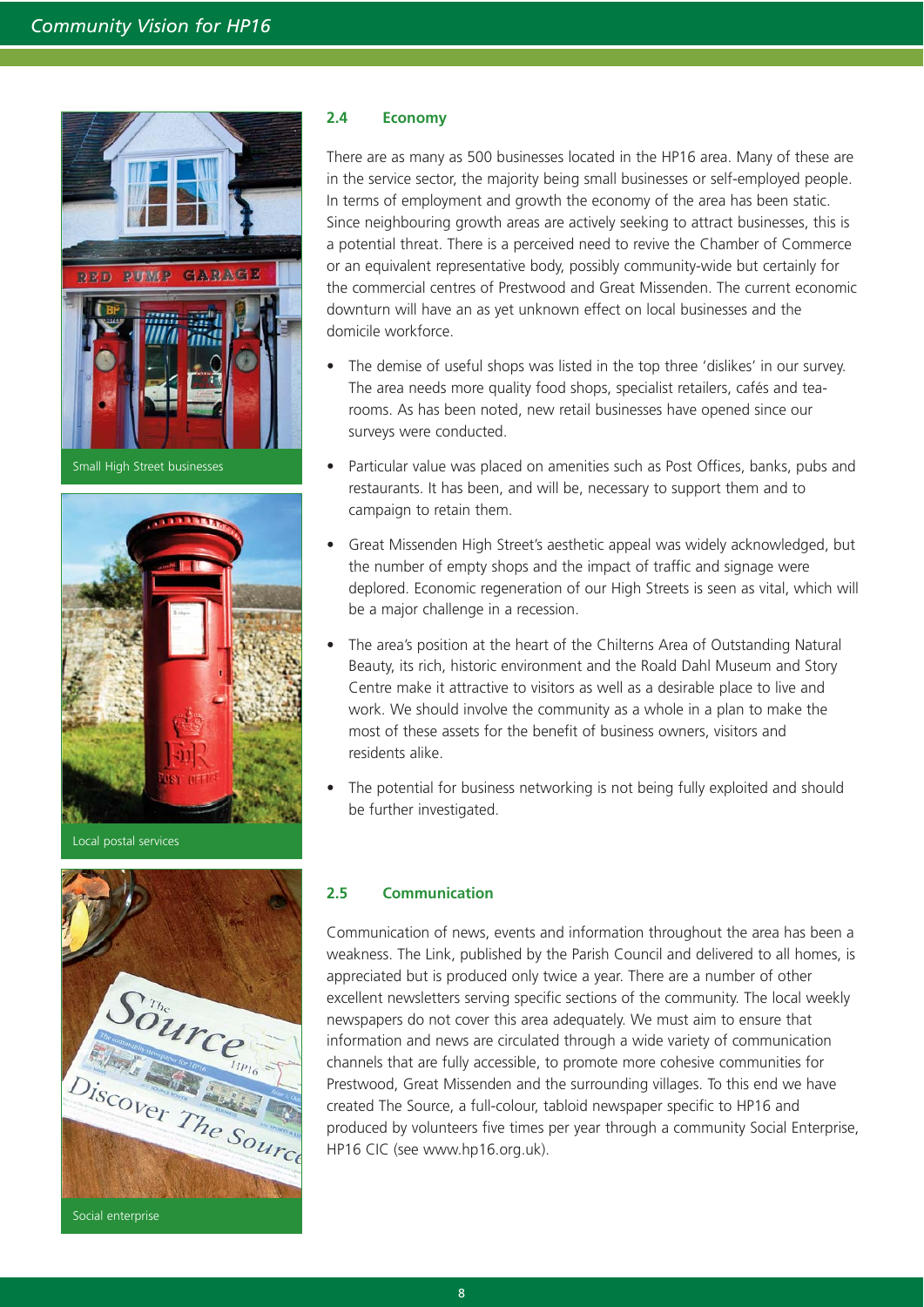## 3 The vision and plan for action

As we have identified, significant challenges face our area: the majority of us appreciate the relatively unspoilt environment hereabouts – whether we live or work here or just visit occasionally – but it would be all too easy for us to lose this environment if we fail to safeguard it. Local shops and services are potentially under threat from economic conditions and changing consumer buying patterns. Yet if all local people used local businesses they would waste less time and money on travel. This could even encourage others to own and operate businesses here. Three quarters of local people travel to work by car and most of them go to the shops the same way, compounding our traffic and parking issues.

We have produced a set of strategies and projects, based on our consultation responses and research, which we feel could make a real difference to our neighbourhood in the future. This process has the support of Great Missenden Parish Council and should form part of the future objectives for the District Council and Buckinghamshire County Council in terms of their approach to this area. These plans will not be delivered directly by the Councils. If they are to be realised, they will need support and input from community organisations and from people who live and work here.

Although the proposals focus on the broad issues of transport, the environment, the local economy, the community and communication, they are based on real feedback from local people. They are, therefore, specific to this area and are designed to be a starting point rather than definitive solutions to the challenges that face our communities in the future.

Our vision is to address these challenges realistically and positively, harnessing the strengths that are inherent in local people and organisations while appreciating and attempting to reconcile evident issues and weaknesses. Our ultimate aim is to create a sense of community and a sense of place that will enable and support the future stability and prosperity of our neighbourhood for everyone who has a stake in it.

## **3.1 Strategic actions**







## **Set up an environment forum**

The countryside around the HP16 communities was identified as our best asset, so organisations with an interest in the local environment will be contacted early in 2009 and invited to meet to discuss collaboration. Successful projects are already being undertaken by Prestwood Nature and many other organisations, so this will be an opportunity to augment those efforts and to address our litter and recycling issues.

## **Prepare a Village Design Statement**

The different parts of our area have diverse regeneration and development issues so a Design Statement, which sets out clear and simple guidance for the design of all development in a village, would focus on the characters of our constituent communities. The Revitalisation Group (GMPRG) will be looking to set up a project team to kick-start this project with a focus on restoring our High Streets and minimising the impact of future development on the Area of Outstanding Natural Beauty in which we live and work.

## **Develop a traffic management plan**

Many comments have been made about traffic calming measures in Great Missenden, traffic speed in Prestwood and the neighbouring villages, and car parking provision across the area. Council budgets are notoriously slim but there's no barrier to the community developing its own work-arounds to traffic and parking problems, as well as proposing revisions and updates to signage and other street furniture. There's no quick fix for any of our traffic problems but dialogue with the County Council has begun and will continue. Solving these problems could encourage businesses to return to our High Streets.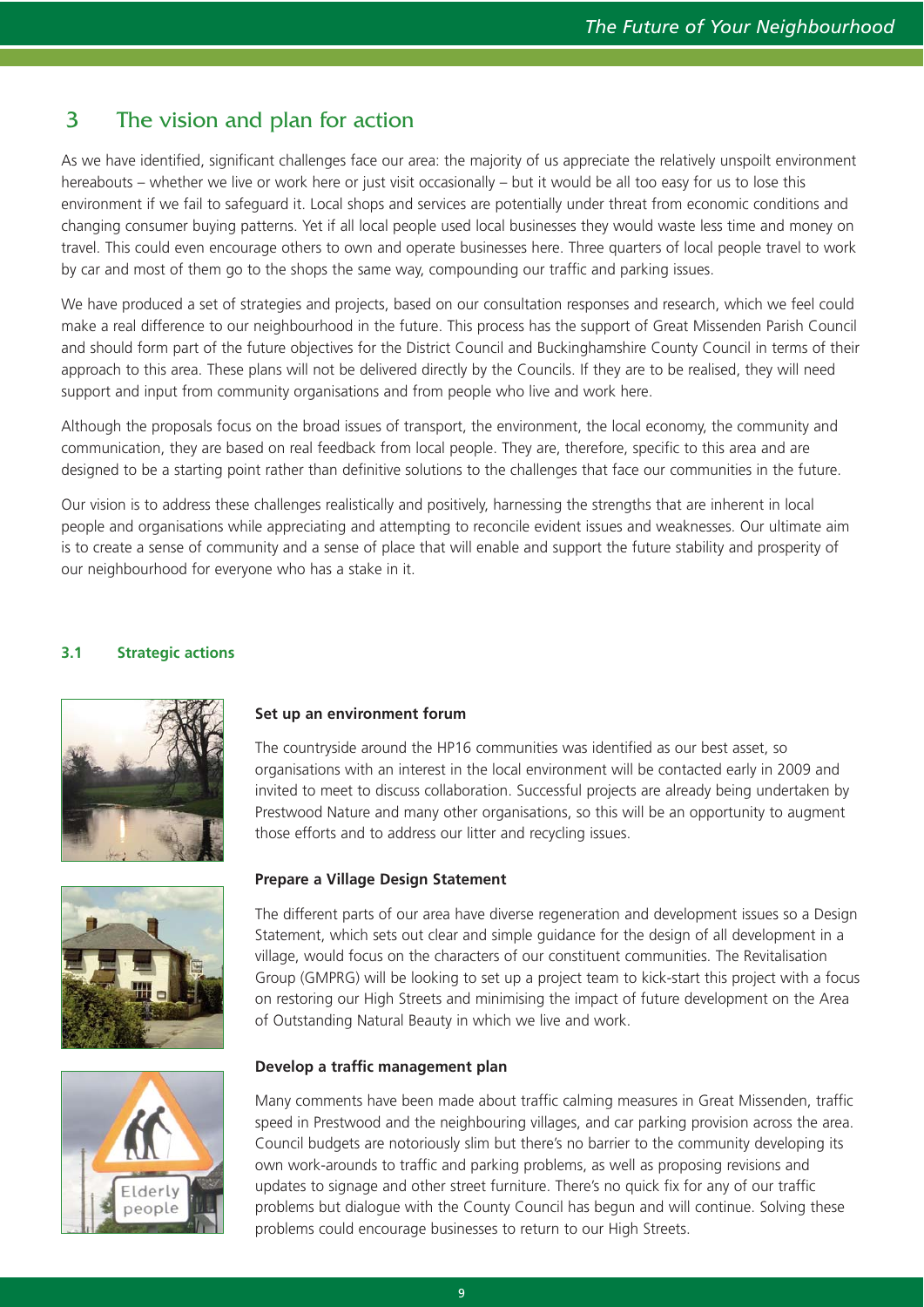

#### **Create a community transport plan**

While accepting the role of private cars in modern life, one way to reduce traffic and parking problems would be to use our cars less. This would require more alternatives and better travel planning for work and school journeys, trips to hospital and so on. The Parish Council has the scope to introduce a demand-responsive community transport service if the need exists, but an initial project should involve determining what community and public transport services are already available before considering what else might be required.



## **Set up a youth forum**

We have a huge number of young people locally but what do they want for the future? There are clubs and societies that they might use but is this really what they need? Churches Together will be looking into the potential for this forum and will be inviting community groups, residents and particularly young people to get involved.



#### **New community facilities in Prestwood**

The greatest proportion of HP16 residents lives in Prestwood, one of the largest villages in Britain, but does the village have everything that its residents need? Prestwood's residents and community groups will be invited to consider whether new or updated community facilities are required. This could include looking at venues for clubs, societies and community events. There are also the expected changes in local healthcare services to consider, which will need to be followed and their impact understood.



#### **Build a business network**

Our research placed the demise of local shops and services high on the list of dislikes so the idea of getting businesses to work together to develop an 'HP16 brand' is a good starting point for reversing the trend. The HP16 Business Network was trialled in 2007. It was well received so a follow-up event took place at Missenden Abbey in September 2008 and many local business people attended. Local traders in Great Missenden and Prestwood are also becoming involved in other initiatives including community events.



#### **Create information and visitor strategies**

What do our communities have to offer? There has typically been nowhere for residents and visitors to find out what is available and what is happening here. The introduction of The Source newspaper, which was a CV4HP16 idea, and the development of a directory and visitor guide (see projects in the appendices to this document) will help greatly. Defining the current 'HP16 offering' will be a necessary element of this strategy.